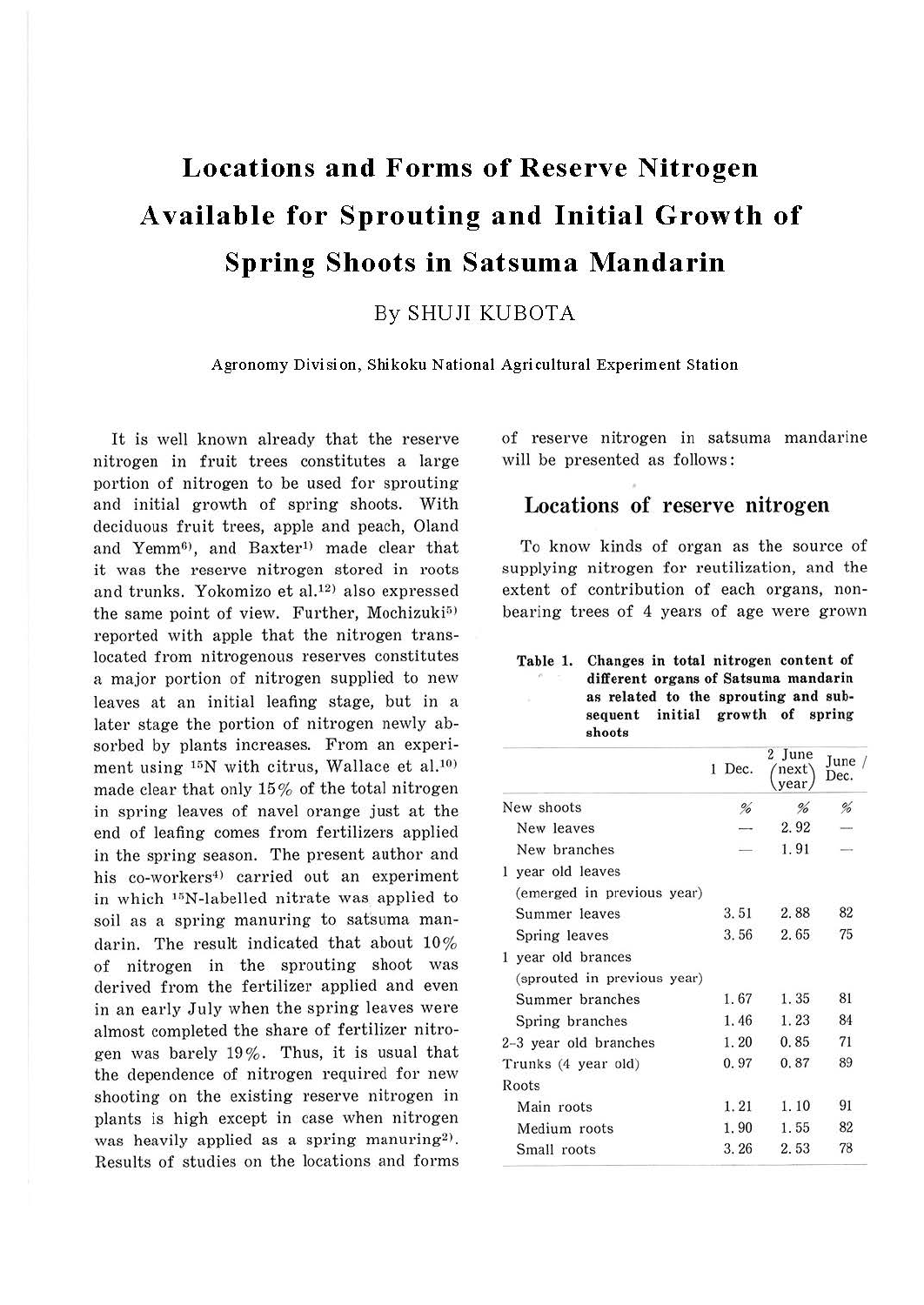

Fig. l. Locations of reserve nitrogen consumed for sprouting and initial growth of spring shoots.

by the gravel culture method. During a period from early December to late June, nitrogen in the culture solution was kept at a low concentration, 2-3 ppm. Nitrogen contents of both new and old organs before and after the treatment period were given in Table 1. The organs which showed marked reduction in nitrogen content was so-called one-year-old leaves which emerged in the previous year, followed by roots, particularly rootlets, and branches of 2-3 years of age. Decreases or increases of the amount of nitrogen contained in different organs are shown in Fig. 1. Organs which showed a decrease in nitrogen amount beyond the changes of dry weight were branches of 1-2 years of age. Among which the nitrogen amount decreased in the one-year-old leaves was close to the nitrogen amount contained in new leaves which has the highest nitrogen requirement among

newly developed organs. Nitrogen contained in roots was largely consumed for producing new roots, and relatively small quantity was translocated to new shoot, except in case of trees with particularly high level of nitrogen content.

# **Forms of nitrogen in one-year-old leaves, that was re-used**

Changes in contents of different forms of nitrogen contained in one-year-old leaves of 4 year old trees, grown by the gravel culture at nitrogen concentration of culture solution regarded as a standard, were determined in the early March, before. sprouting, and in the early June, when new shoots well elongated. As shown in Table 2, nitrogen content of one-year-old leaves lowered considerably from that in March to that of June, like a general trend observed in orchards. Among nitrogen fractions, protein N, both hot-water insoluble and soluble, showed no appreciable change in content. Among soluble N, soluble non-protein N, which constituted major portion of it, decreased remarkably. This fraction is made of free amino acids, inorganic N, etc.

Proportion of soluble N in the total N is very high with citrus, as compared to other fruit trees, especially deciduous trees, as is well known<sup>10)</sup>. The range of seasonal fluctuations of soluble N is very large, as seen in Table 2-1: a high level of nearly 50% observed in winter to early spring decreased rapidly with the sprouting of new shoots. As stated above, the main portion of the soluble N is soluble non-protein N, most of which is composed of free amino acids. The free amino acids also showed a great seasonal fluctuation as shown in Table 2-2. The major free amino acids are proline in leaves, and proline and asparagine in rootlets. The amount of these amino acids decreases remarkably at the time of sprouting and initial growth of new shoots. During a period from March to June, the amount of free proline N decreased was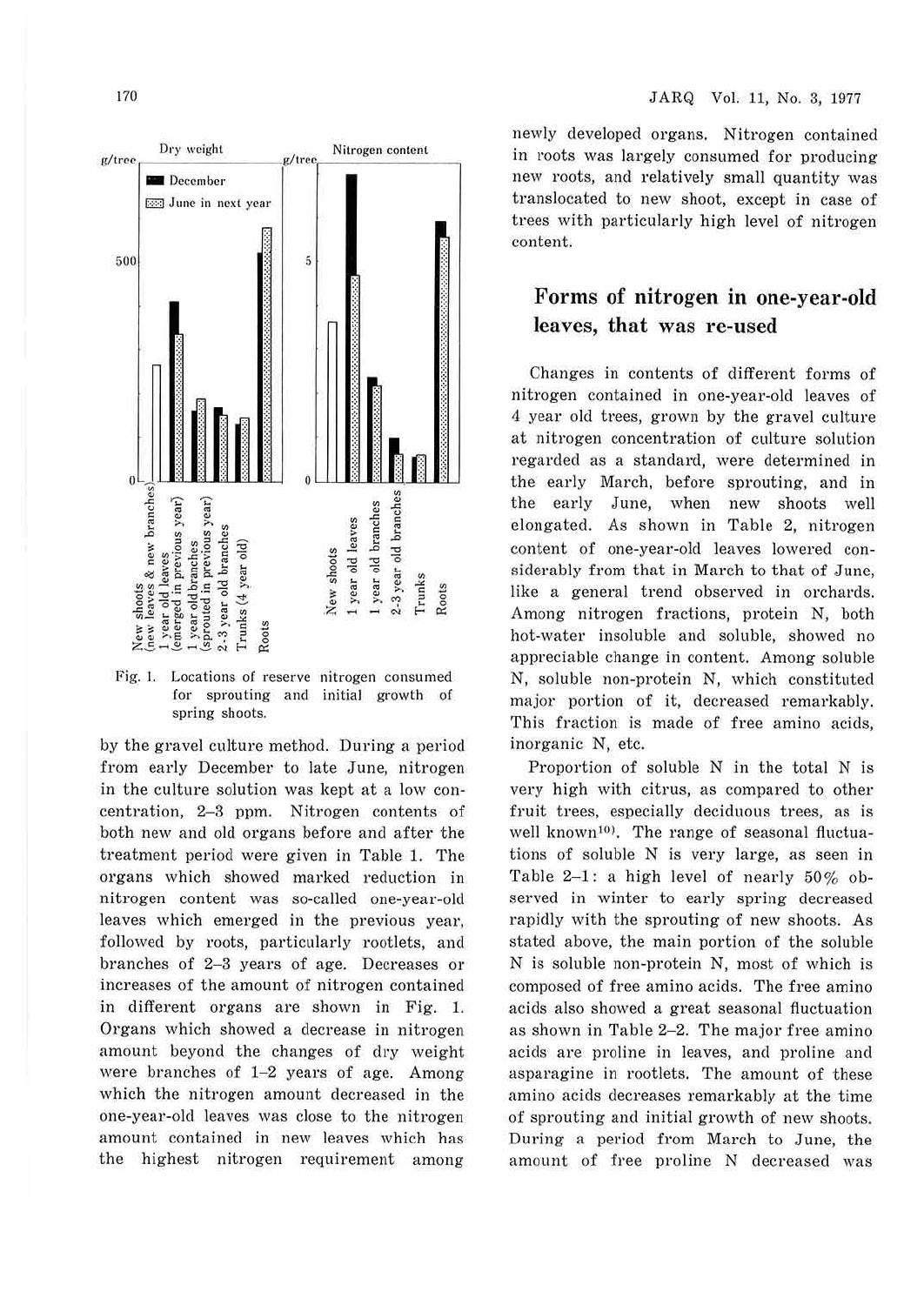#### Table 2-1. Changes in different forms of **nitrogen in 1 year old leaves according to the sprouting and initial growth of spring shoots**

|                                             | Before<br>sprouting | After leafing<br>completed<br>2 June |                 |
|---------------------------------------------|---------------------|--------------------------------------|-----------------|
|                                             | 8 March             | medium<br>N level                    | High<br>N level |
| Total nitrogen (% d.w.)                     | 3.30                | 2.82                                 | 3.83            |
| Hot water soluble<br>nitrogen $(\%$ d.w.)   | 1.76                | 1.71                                 | 1.86            |
| Hot water insoluble<br>nitrogen $(\%$ d.w.) | 1.54                | 1. 11                                | 1.97            |
| Protein nitrogen                            | 0.22                | 0.23                                 | 0.26            |
| Non-protein nitrogen 1.32                   |                     | 0.88                                 | 1.71            |

Table 2-2. Changes in amino acids (the same **material as in Table 2-1)** 

|                                        | Before<br>sprouting<br>8 March | After leafing<br>completed<br>2 June |
|----------------------------------------|--------------------------------|--------------------------------------|
| Amino acids ( $\mu$ moles/g d.w.)      |                                |                                      |
| Arginine                               | 5.4                            | 7,7                                  |
| Aspartic acid                          | 2.0                            | 3.6                                  |
| Serine fraction*                       | 11.0                           | 29.8                                 |
| Glutamic acid                          | 1.0                            | 0.6                                  |
| Proline                                | 217.2                          | 57.9                                 |
| Alanine                                | 16.2                           | 5.7                                  |
| Valine                                 | 2.7                            | 2.7                                  |
| Total                                  | 261.7                          | 114.2                                |
| Total nitrogen $(\%$ d.w.)             | 3.30                           | 2.82                                 |
| Water soluble N/Total $N(\mathcal{C})$ | 47                             | 39                                   |

\* including amides

calculated to be  $0.22g/100g$  of dry weight of one-year-old leaves, using the figures in Table 2-2. On the other hand, the amount of soluble non-protein N decreased during the same period was  $0.43g/100g$  dry weight.

From the above results and calculations, it is considered that the free amino acids, especially proline, in leaves are closely related to the nitrogen requirement of new shoots for sprouting and initial growth. These free amino acids accumulate in autumn when temperature goes down, but what is the source is not yet known.

In relation to the phenomena that the free amino acids are regarded as the nitrogen source for spring shoots, Sagisaka observed with mulberry trees that the large amount of proline and arginine accumulated in wintering branches, and when the sprouting and elongation of spring shoots began proline disappears at first<sup>8)</sup>. He observed also with poplar that free arginine decreased at the time of sprouting of small branches<sup> $7$ )</sup>. He considered that the accumulation of arginine before the sprouting may have such an advantage that an arginine molecule holds 4 organic nitrogen in the form of amino group and guanydyl group, and is easily transformed to other kinds of amino acids<sup>7</sup>, while a proline molecule contains only one imino nitrogen and takes time for the transformation<sup>11</sup>). Therefore, it is hardly denied that proline is inferior to arginine, as the reserve form of nitrogen, but, on the other hand, it can be said that proline has a superiority not to be overlooked, i.e., it is akin to glutamic acid which is a key compound in the nitrogen metabolism<sup>9)</sup>.

#### References

- 1) Baxter, P.: A simple and rapid test, using the ninhydrin method, for the determination of the nitrogen status of fruit trees. J. Hort. Sci., 40, 1-12 (1965).
- 2) Kubota, S., Fukui, H. & Motoyama, E.: Effects of the period of intensive application of nitrogen on growth and chemical composition of unfructified satsuma mandarin trees. I. On growth, absorption of nitrogen and composition of carbohydrates. Bull. *Shikoku Agr. Exp. Sta,.,* 28, 105-131 (1974) .
- 3) Kubota, S., Fukui, H. & Akao, S.: Studies on nitrogen metabolism in Satsuma mandarin trees. III. Seasonal changes with composition of amino acids under different nitrogen nutrition supplies. *Bull. Shikolm Agr. Exp. Sta.*, 28, 133-150 (1974).
- 4) Kubota, S., et al.: <sup>15</sup>N absorption and translocation by Satsuma mandarin trees. II. Behaviour of nitrogen supplied in early spring. *Bull. Shikoku Agr. Exp. Sta.*, 29, 49-53 (1976).
- 5) Mochizuki, T.: Some aspects of nutritional physiology in apple trees. J. *Sci. Soil*  Manure, Japan, 33, 352-364 (1962).
- 6) Oland, K. & Yemm, E. W.: Nitrogenous re-